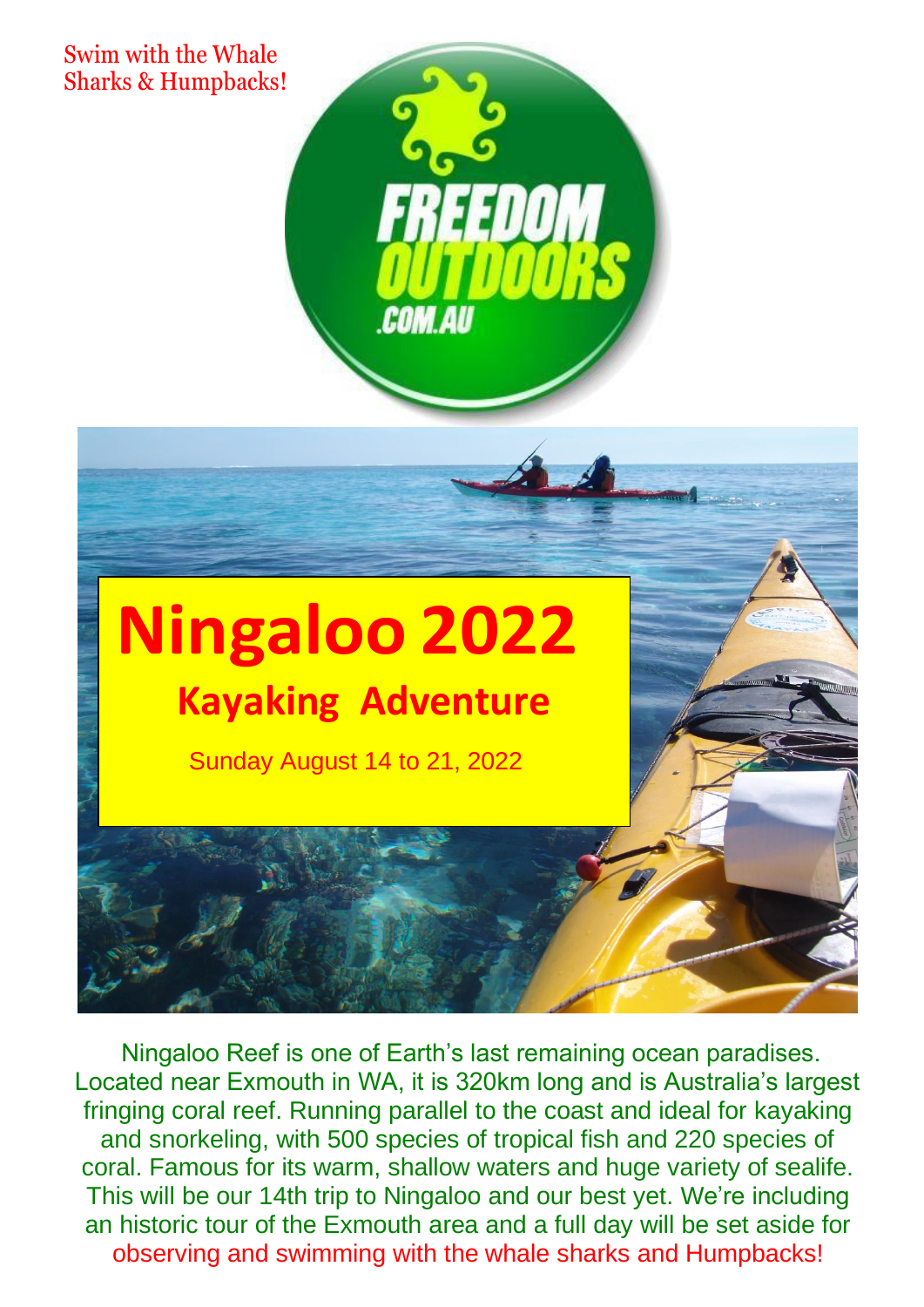Freedom Outdoors has conducting successful trips to the Reef every year since 2014. Now it's your turn to experience Western Australia's most spectacular natural attraction, accompanied by a Freedom Outdoors host and our local guiding team in Exmouth headed by legendary Neridah Grieves, who has looked after all our Freedom Outdoors groups at Ningaloo. Come on your own or bring your partner or friends - our groups are great fun.



**Only \$3,895 per person – includes two nights at the spectacular 4.5 star Mantarays Ningaloo Beach Resort on a twin share basis (single supplement available), all meals, accommodation in the Park, kayaks, guiding, a full day Whale shark/Humpback tour, a guided tour of historic Exmouth and more! Itinerary exclusive to Freedom Outdoors and cannot be purchased from a travel agent. 8 days, 7 nights in August, the best time to see both Whale sharks and Humpbacks. The price maintains Freedom Outdoors tradition of great value for money and includes everything except airfares and personal purchases.**



*The sheltered, beautiful turquoise waters of Ningaloo Reef, rarely more than 4 metres deep, perfect for kayakers and even novice snorkelers.*

# **Highlights include:**

- o Get up close and personal with an amazing coral reef which is host to a huge array of tropical fish plus glorious ocean creatures like humpback whales, manta rays, dolphins, dugongs and whale sharks. Kayak and snorkel at over 10 separate sites, some shore based, others using kayak moorings on the Reef. Snorkeling gear provided or BYO.
- o The golden, sandy beaches are important breeding grounds especially for the loggerhead, green and hawksbill turtles. Within the Ningaloo Reef Marine Park there are numerous sanctuary zones totalling 36% of the entire area. Rarely more than 4 metres deep, inside the reef is perfect for snorkelling. You'll visit un-named spots only accessible by kayak.
- o We locate for the week at an exclusive, well-equipped base camp in the park and drive each day to the kayaks as we paddle from south to north. Camper trailer at base camp has all mod cons. No mozzies or midges.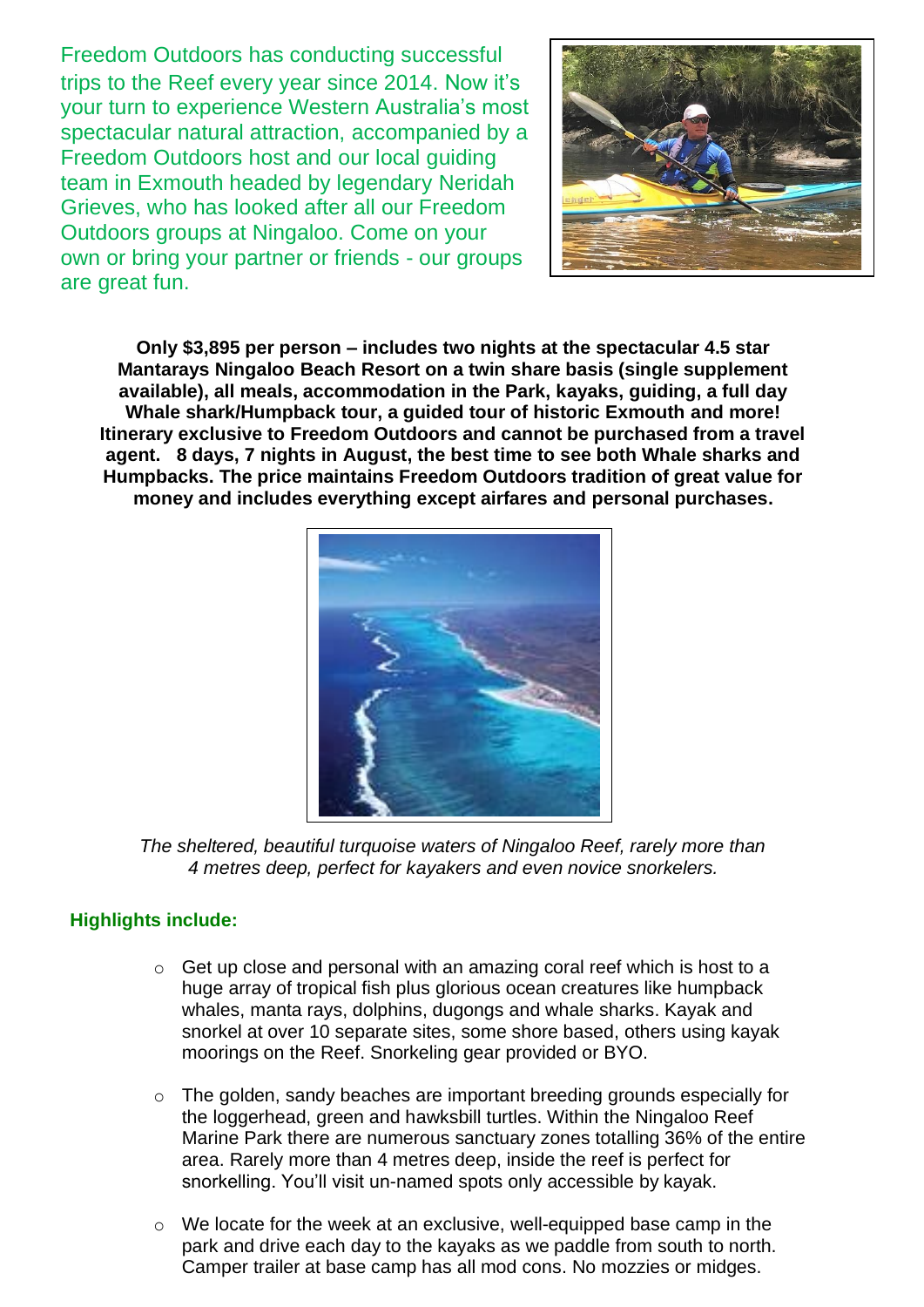- $\circ$  Same kayaks as we use in Sydney Barracuda Duos plus singles or similar, supplied with full instructions and safety briefing. Kayaking is at a pace to suit the group – no one is rushed. Tents are new, large and twin share – or you can have one to yourself if you wish at extra cost. Sleeping bags and mats provided. You'll be amazed how well you sleep. Solar showers, recharge facilities for cameras.
- o Special visits planned to the Milyering Centre to view interesting historical and geographical displays and a walk into Yardie Creek, a wildlife hotspot with over 105 bird species and home of the rare black-footed rock wallabies.
- o Full day Swim-with-the-Whale-Sharks and Humpbacks Eco tour aboard the spacious and comfortable *Magellan*. A once in a lifetime opportunity not to be missed. Expert guides, a marine biologist, helpful crew, all equipment, meals and commentary add up to a stunning adventure. A professional photographer will cover the experience for you at no cost. Rave reviews from our previous groups.
- o Two nights in Exmouth at the 4.5-star Mantarays Ningaloo Beach Resort, with dinner Saturday night finale at Exmouth's best restaurant, *Whalers*. Exmouth was an American base during World War 2. On Sunday morning you'll be treated to a tour of the town.



 *Relax folks - whale sharks may be the biggest fish in the world, but they only eat Krill and plankton. No interest in you!*

# *Every day is different … every day is special -*

#### **Sunday:**

Flights from Sydney to Learmonth Airport at Exmouth go via Perth. It would make most sense to depart Sydney early today to connect with the early afternoon flight to Exmouth. Your Freedom Outdoors host will meet you at Perth airport. Exmouth is 1,260kms from Perth and while most people fly, your option is to drive over two days. Avis usually has the best rental car deal. Alternatively, you may care to arrive in Exmouth a day or two early. You can add extra nights at the Mantarays Ningaloo Beach Resort, subject to availability, at our specially negotiated rate. We can arrange pre or post extensions.

If you are already in Exmouth, we'll pick you up from your accommodation. You'll meet our local lead guide *Neridah Grieves*, who has been taking groups onto the Reef for years and her assistant. You'll have the opportunity to pick up any last-minute needs in Exmouth before the scenic 90-minute drive to our base camp in Cape Range National Park. There'll be time for a swim or wander along the beach. We take everything we need into the park, including fresh water. The base camp kitchen trailer contains gas cookers, fridge, eskeys, awnings, chairs and tables. Once your tent is in place it will be your home in the bush for a week. At the end of each day, we drive back to our base camp. Solar showers and a toilet are available. Dinner at camp followed by our first night under the stars. Temps at this time of the year range from 18 to 27 degrees. Desert breezes can make the nights chilly. Bring long pants and warm top for evenings.

Meals: D.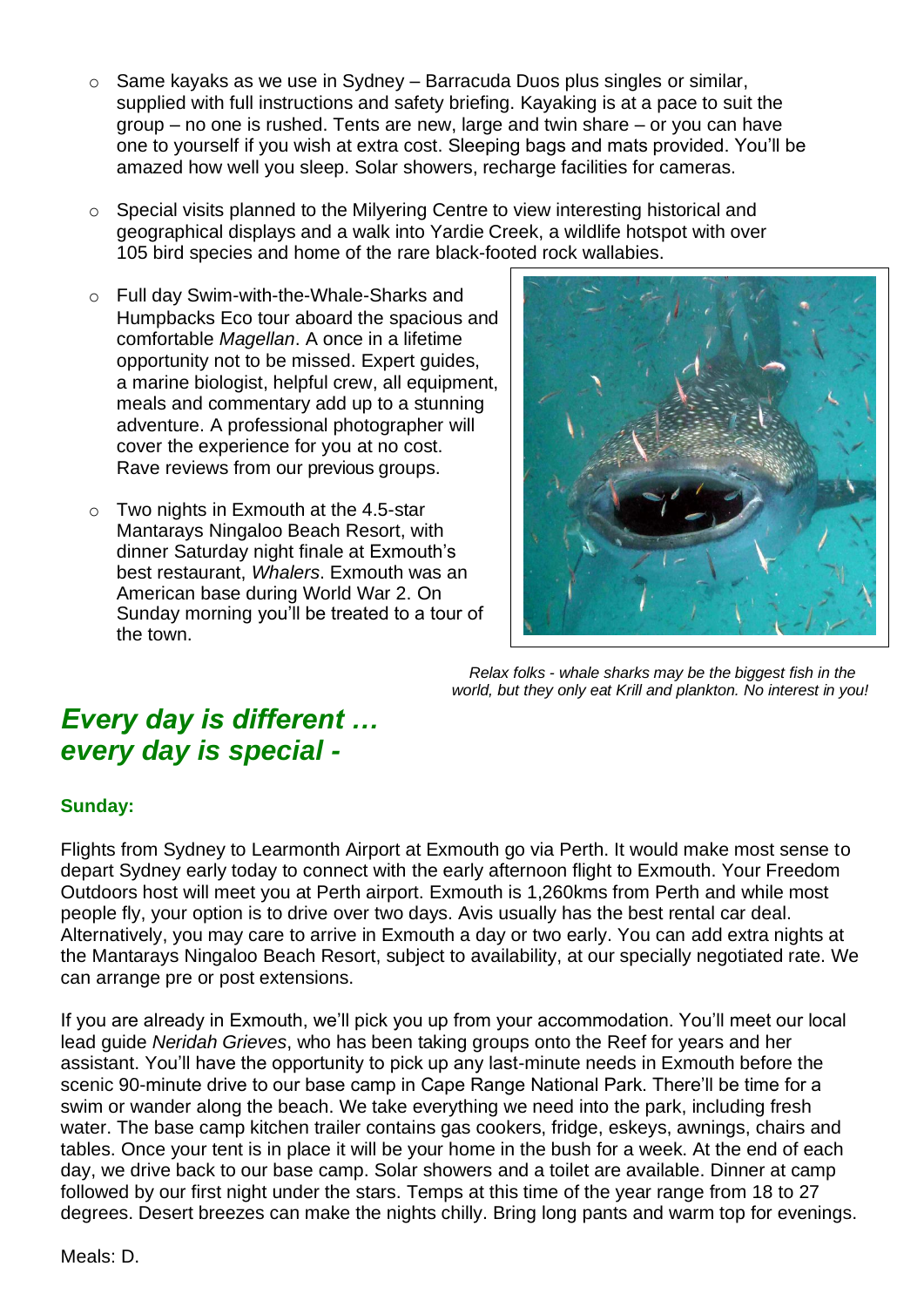### **Monday:**

Breakfast options are porridge, fruit and cereal, muesli, toast and freshly brewed coffee and tea. Bright and early we'll walk protected Yardie Creek and experience its incredible birdlife. Then we paddle about 1km offshore from the Creek, inside the reef. We anchor our kayaks and jump over the side! It's easy, we'll show you how. Water depth is only 2 metres, with a sandy bottom interspersed with porities, coral bombies, staghorn coral slots of smaller tropical fish inside the coral gardens. On to Osprey Bay's snorkel mooring sites and our first taste of snorkeling. It's great fun. We're in a really sheltered lagoon, with very big coral outcrops and a white sandy bottom. Often seen are big rays and tawny nurse sharks (harmless) and multitudes of tropical fish.

B, L, D.

# **Tuesday:**

Today we kayak northward 13kms from Osprey Bay to South Mandu. Inside the Sanctuary Zone, we drift approx 400 meters in a gentle current – too easy! Blue Lagoon is a beautiful offshore snorkel site – a turquoise pool just inside the fringing reef, full of life. Beautiful white sandy beach and we snorkel over shallow staghorn coral gardens, habitat to lots of tiny fish. More snorkelling

at Pilgrammuna Bombies with its huge porities, coral bombies the size of a bus and bigger fish than we've seen so far. You'll enjoy ample fresh food throughout your stay and special diets can be catered for. All fresh water is brought into the park – so we ask you to use with care.

B, L, D.

# **Wednesday:**

Mandu Mandu Gorge walk in the morning, then back into our comfy sit-in double sea kayaks with rudders for the paddle from South Mandu to Tulki (single kayaks an option throughout trip). At South Mandu we snorkel and see oyster stacks - and beautiful Turquoise Bay. We walk straight in off the beach and see over 20 varieties of coral and the most

impressive bombies, with lots of sheltering fish. Rays, reef sharks, turtles and lion fish all line up for our cameras. This is an amazing place!

B, L, D.

# **Thursday:**

Kayak along this beautiful coast close to shore with the reef on our left, from Tulki to Neds. At Tulki Hole, just 700 meters off-shore and just inside the fringing reef, we set an anchor, slide over the sides of the kayaks for our visit to one of the best snorkel sites. It's like a long, deep, white sand bottom swimming pool, surrounded by shallow coral gardens with big outcrops of coral. Rays and small sharks, lots of tropical fish of all sizes. Then a call to Milyering Visitor Centre – fascinating displays. By now you've settled into the gentle, relaxing rhythm of life in this beautiful part of the world. After another scrumptious dinner at base camp, relax and enjoy life without mobile phones and the internet (no coverage in the park). Look up and wonder at the stars overhead.

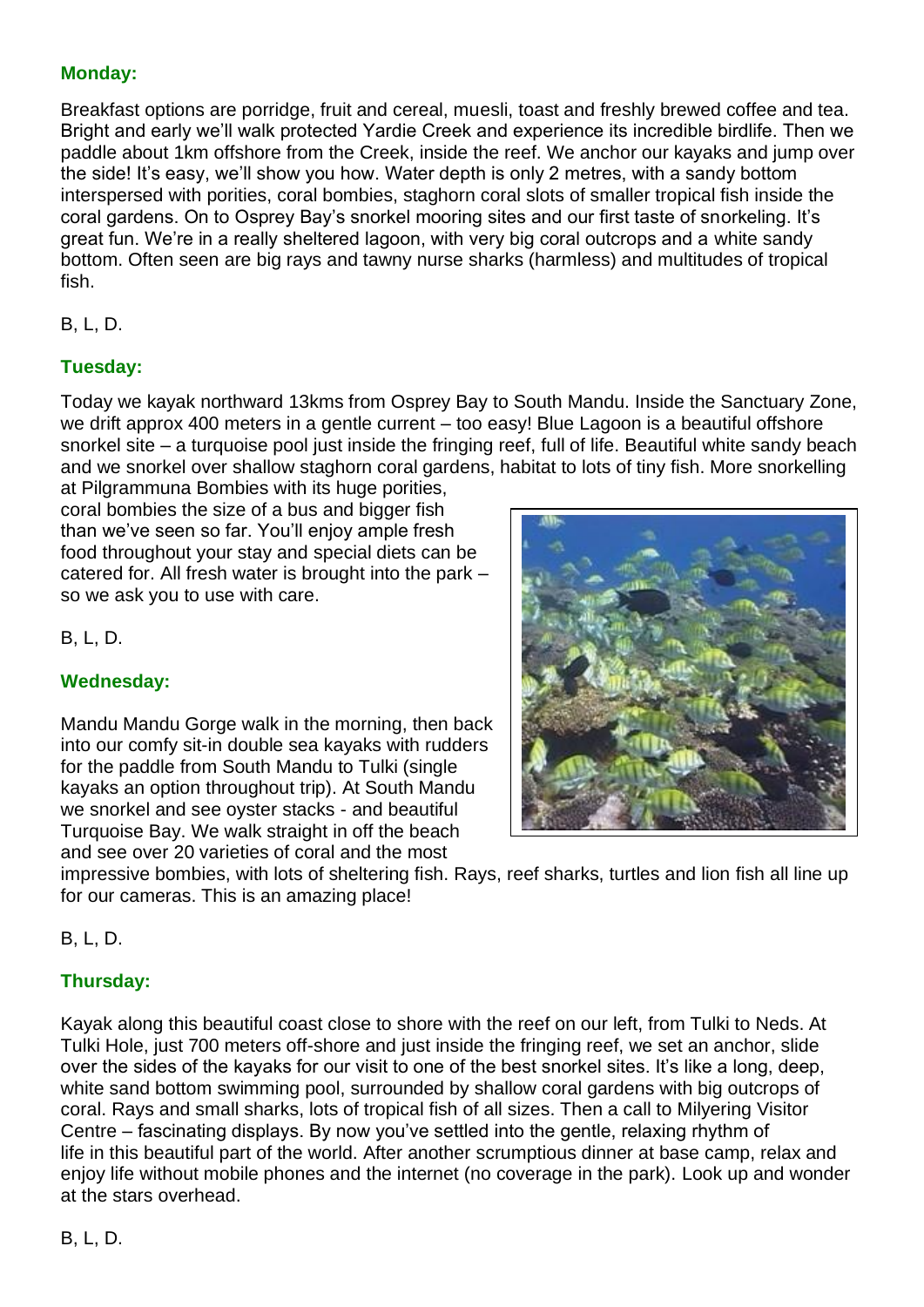# **Friday:**

We pack up camp and kayak from Neds to Tantabiddi. The sheltered waters of Mangrove Bay act as a nursery for marine life, with juvenile turtles, stingrays and baby black-tipped reef sharks. Our last session of kayaking on the tropic of Capricorn, 26 degrees south of the equator, in Ningaloo Marine Park. Enjoy the warm water and *w*atch out for huge white bellied sea eagles and *You've earned this – two nights at a luxury resort!* pelicans. Then we board our bus and drive back



to Exmouth for two nights at the fabulous 4.5-star Mantarays Ningaloo Beach Resort. Do a few lazy laps in the pool, enjoy a cocktail in the bar over-looking the ocean and take the longest shower. Just relax and enjoy an evening meal at the resort.

#### B, L, D.

#### **Saturday:**

Today we are with the whale sharks and humpbacks, aboard one of the most comfortable vessels on Ningaloo Reef. We make an early start and after a coffee at the hotel, board the *Magellan*. You'll appreciate its spaciousness and comfort. A professional, educated, fun and experienced team will ensure a memorable day. The team includes a certified marine biologist and professional photographer to capture your day. Downloads are our gift to you (no cost). If you can swim, you'll be able to swim and snorkel with the whale sharks and humpbacks - they are quite happy to have you swimming alongside them! The crew aboard *Magellan* will help you prepare.

We like to end our Freedom Outdoors trips with a flourish, so tonight enjoy a spectacular dinner and lots of laughs at Exmouth's best restaurant, *Whalers*, where we can swap stories and relive the great moments with our guides. A fitting end to a week you'll never forget.

B, L, D.

#### **Sunday:**

After a nourishing breakfast at the Resort, you'll depart on an *Exmouth Town & History* bus tour. You'll be taken on an interesting stroll through the town - its fascinating World War 2 history will be revealed (Exmouth was an American military base). Pick up some lunch, enjoy a coffee (your cost), then you'll be driven through the gorges to the airport for your flight to Perth. Your Freedom Outdoors holiday concludes and you are free to return to Sydney or extend your stay in WA.

#### B.

# **All this for only \$3,895 per person, twin share**

Your package includes airport transfers to/from Learmonth airport for the designated flights, Cape Range National Park entry fees, large tents (twin share), bedding, day pack and transfer of luggage. Quality Barracuda or similar doubles and some single sea kayaks and necessary accessories, snorkeling gear, professional guides and Freedom Outdoors host. Mantarays Ningaloo Reef Resort share twin/double with ensuite accommodation with dinner Friday night and breakfast. Whale shark day, including snacks and lunch. Dinner at Whalers Restaurant Saturday night. Excludes flights Sydney Exmouth return and any additional travel you may do in Western Australia together with purchases of a personal nature.

**Upgrade to single accommodation** at Mantarays Resort for an additional \$280. If you would prefer your own tent rather than share, add \$200. Book pre or post trip accommodation at the Resort for \$320 per room per night (subject to availability).